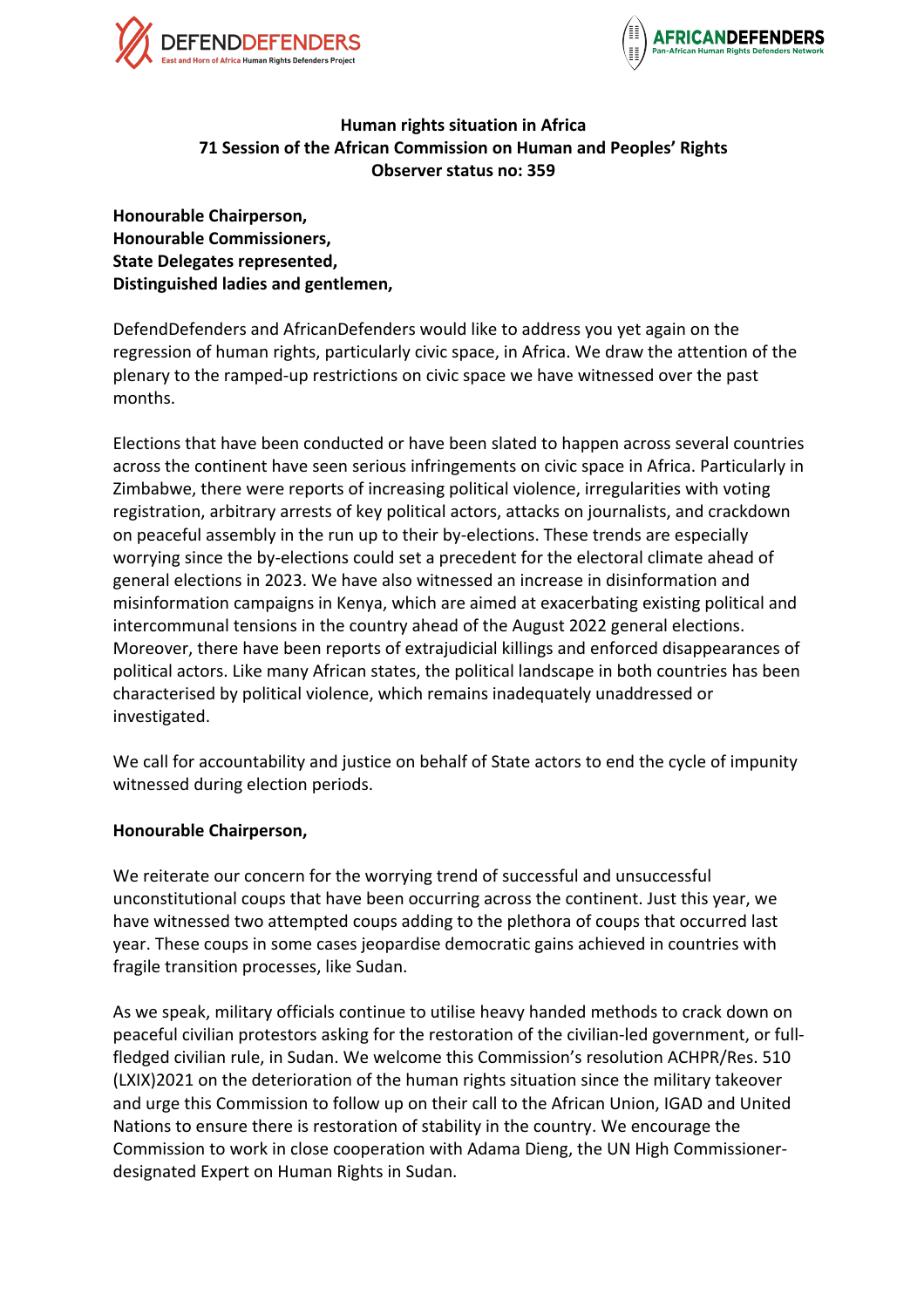### **Honourable Chairperson,**

There is also an increase of constitutional coups on the continent where executive powers and state authorities are enacting laws and passing decrees that are contrary to their constitution. In Tunisia, for example, the president has amassed nearly absolute power through suspending the sitting parliament, arresting political opponents, and calling for a constitutional referendum. In Libya, there have been several executive decrees that not only restrict freedom of association in the country but also put Libyan and international civil society at risk of reprisals from state-affiliated armed groups, in addition to restricting their work.

These are some of the actions that create an environment that has allowed for coups and unconstitutional changes of power to take place.

## **Honourable Commissioner,**

Conflict on the continent remains a key driver of shrinking civic space as it does not create a conducive environment for civil liberties to thrive and often results in gross human rights violations, such as mass indiscriminate killings, and arbitrary arrests by military officers that have yet to be adequately addressed.

Mozambique continues to be at our utmost concern. We welcome the extension of SADC's Mission to Cabo Delgado to help with the fight against the armed groups present and we look forward to a swift resolution to the conflict that has left over 3,500 people dead.

Cameroon enters its sixth year of the Anglophone crisis without any meaningful dialogue to end a conflict that has left over 712,000 number of people displaced.

We would like to bring to this Commission's attention the importance of accountability and the general respect of human rights in post-conflict environments, hence why we successfully pushed for the renewal of the United Nations Commission on Human Rights in South Sudan which is the main accountability body in the country in the absence of the Hybrid Court and other transitional justice mechanisms set out in the Revitalised Peace Agreement of 2018.

#### **Honourable Chairperson,**

We have also witnessed a general clampdown of civil liberties across the continent. We continue to receive reports of the retaliation of civil society actors calling for accountability and transparency such as in Liberia.